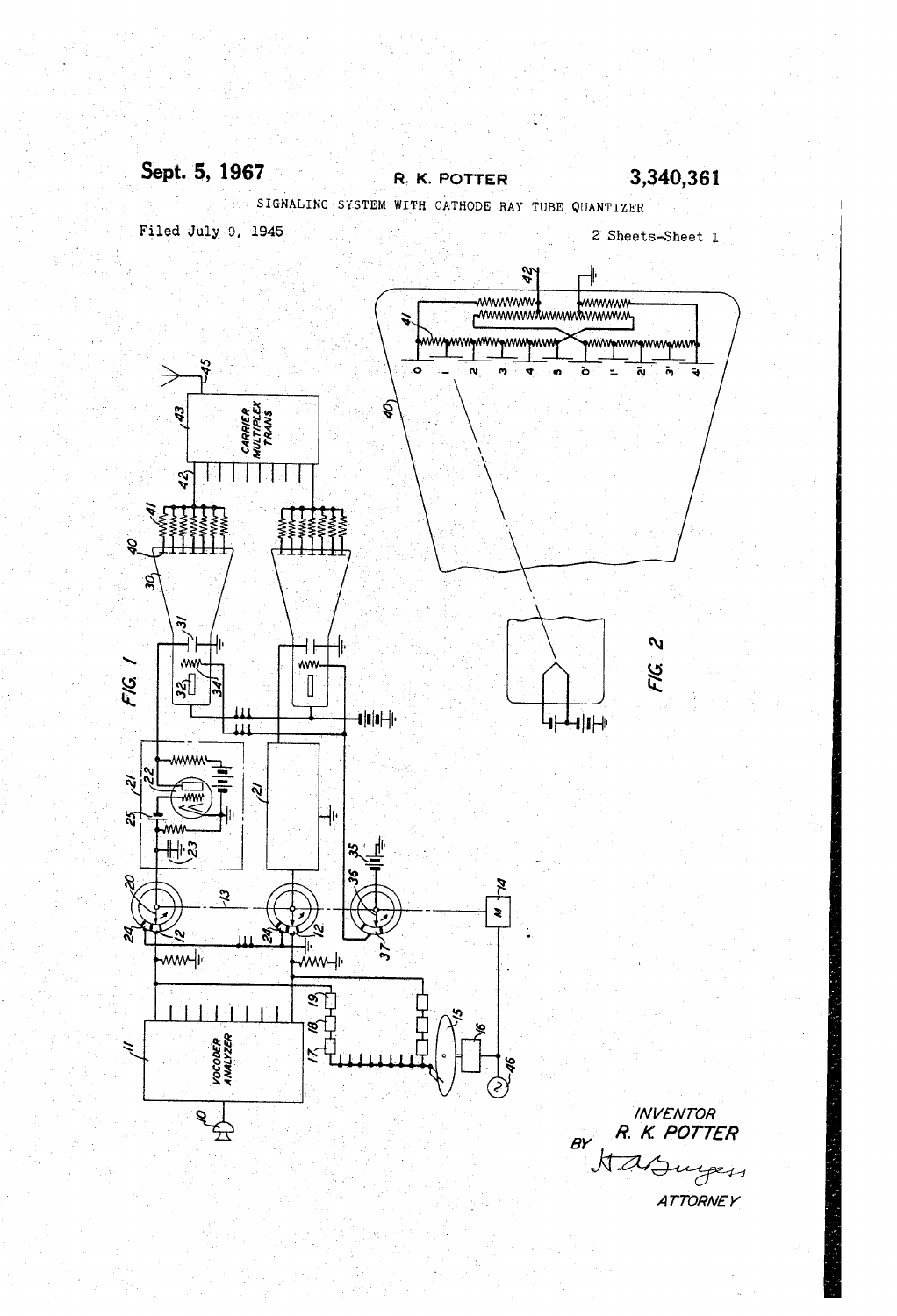## Sept. 5, 1967 R. K. POTTER 3,340,361

SIGNALING'SYSTEM WITH CATHODE RAY TUBE'QUANTIZER Filed July 9, 1945 ' 2 Sheets-Sheet 2

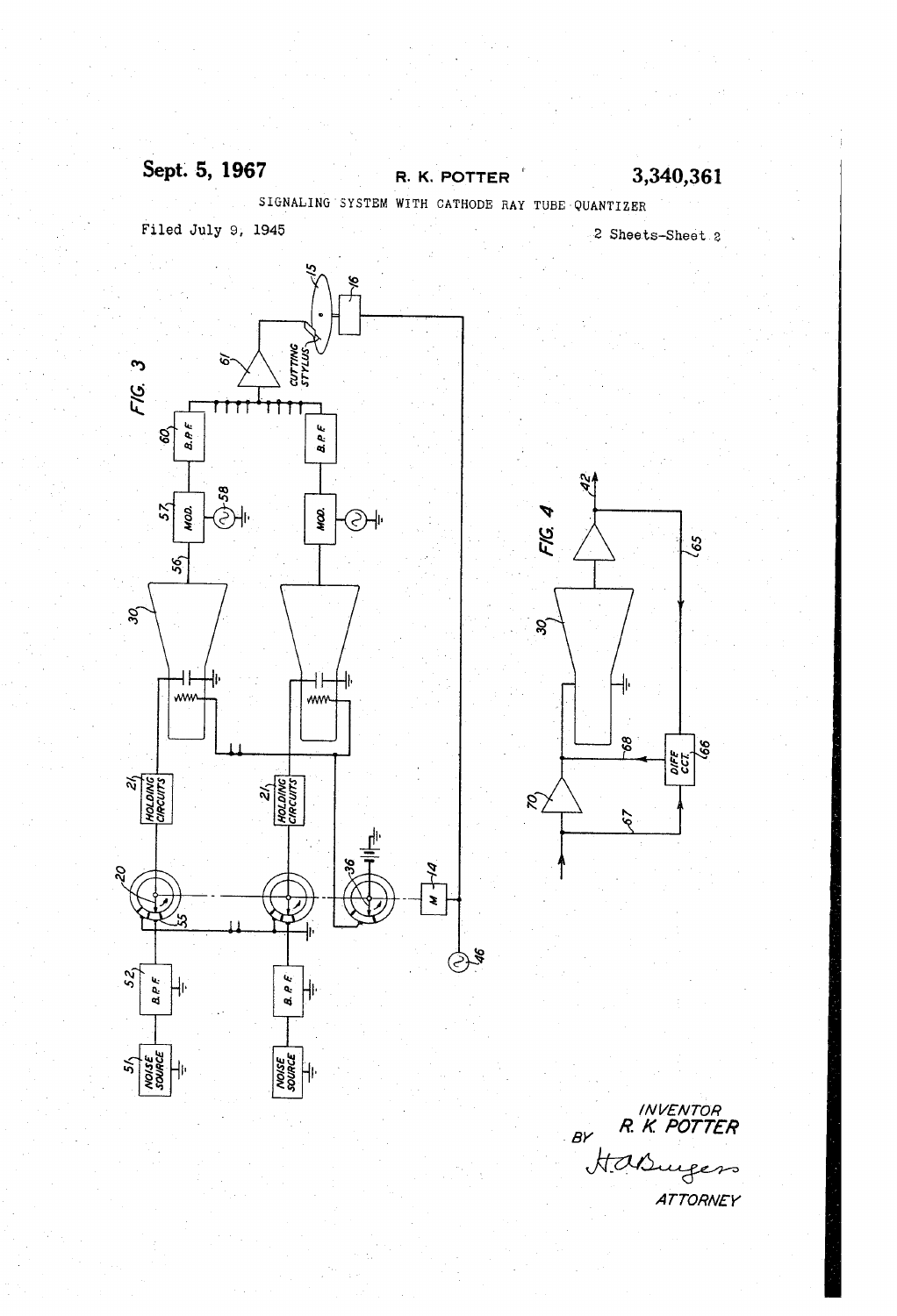# United States Patent Office 3,340,361

 $\bf 5$ 

# Patented Sept. 5, 1967

1

### 3,340,361 SIGNALING SYSTEM WITH CATHODE RAY TUBE QUANTIZER Ralph K. Potter, Morristown, N.J., assignor to Bell Tele phone Laboratories, Incorporated, New York, N.Y., a corporation of New York Filed July 9, 1945, Ser. No. 603,935 ' 2 Claims. (Cl. 179—1.5)

more especially to the use of cathode beam tubes as quantizers for the waves to be sent or received. The present invention relates to signal transmission and  $10$ 

One typical use to which quantizers of this type or step ping circuits may be put occurs in connection with privacy systems and the invention will be illustrated as embodied in and forming a part of a privacy system, this use being intended as illustrative rather than limiting. 15

A type of privacy system to which the invention is applicable is disclosed in Lundstrom-Schimpf application, Ser. No. 456,322, filed Aug. 27, 1942, and the present dis-20 closure will be in accordance with the general plan of the system disclosed therein. In such a system secrecy is achieved by adding a secret key wave to the signal be fore transmission and, in effect, subtracting a duplicate key wave from the received waves in order to decipher 25 the signal at the receiver. In such a system the trans mitted wave is of stepped instead of continuously varying form. The steps are produced by stepper circuits in the transmitting terminal. Such'a stepper is used in each sig nal channel after the key wave is added to the signal. -30 The summation of the key and signal waves gives a total range of values which is greater than it is desired to trans mit. For cryptographic reasons as well as for other trans mission reasons it is desired to limit the range of the sum mation values of signal plus key waves to the maximum 35 range of the signal wave alone and a so-called reentry circuit is made use of to reduce this range of summation values by causing a definite number of steps to be subtracted from the summation value whenever the summa tion wave exceeds a given maximum. 40

In the Lundstrom-Schimpf disclosure separate circuit portions were used for carrying out the two functions of stepping and reentering. The present invention is in the nature of a simplification of these circuit portions of the prior disclosure and accomplishes both functions direct-45 ly in a single piece of apparatus. In accordance with the invention a cathode beam tube is provided with an array of targets so wired up to a common output circuit that each target when struck by the beam applies a distinct step value of current to the output. When the beam swings 50 over these targets, therefore, a stepped form of output current is produced. Moreover, if the beam is moved by the summation wave beyond the point corresponding to the maximum step value to be transmitted the targets on which the beam strikes when moved to such an extent 55 are so connected as to give lower rather than higher step values of output current thus accomplishing reentry in di rect manner.

An object of the invention is to improve upon and sim plify known types of circuits for converting gradually varying waves into waves of stepped form. A further and related object is to enable reentry to be directly accomplished by the same means that perform the stepping function. More specifically the invention has as its object to provide a stepped and reentered wave by means of a beam deflection tube.<br>The nature and objects of the invention will be more 65

fully understood from the following detailed description of the illustrative embodiments shown in the accompany ing drawings in which:

FIG. 1 is a block schematic diagram of a transmitting station embodying the present invention;

FIG. 2 is a partial view of opposite ends of a cathode beam tube in accordance with the invention showing de tails of the targets and resistances;

FIG. 3 is a block schematic diagram of a circuit for producing a key record by 'means according to the present invention; and

FIG. 4 is a diagram of a feedback circuit for a cathode beam tube according to one feature of the invention.<br>Referring first to FIG. 1, this figure shows the ar-

rangement that might be used at the transmitting end of a telephone privacy system in accordance with the general plan of the Lundstrom-Schimpf disclosure. The speech waves spoken into the microphone 10 or coming over any suitable speech circuit are applied to a vocoder analyzer 11 Which may be constructed in accordance with the dis closure of Dudley Patent 2,151,091, granted Mar. 21, 1939. This analyzer contains subdividing filters for dividing the total speech frequency band into a number of subbands and for deriving in each of a number of separate paths a low frequency speech defining wave, one at least of which represents the fundamental pitch variations, while the others represent spectrum or energy-frequency variations. Any suitable number of such speech defining paths may be used, such as ten, for illustration. Each of the spectrum defining channels includes in addition to the analyzing filter an integrating circuit and preferably a low-pass filter (not shown) for deriving the respective slowly varying direct current wave. The pitch defining channel contains apparatus for measuring the instantaneous fundamental pitch and its variations with time.<br>The ten low frequency channels emerging from the an-

alyzer 11 are each connected to a fixed segment 12 of a rotary switch 20 having provision for making contact with the fixed element  $12$  once in each revolution. The movable arms of all of these switches are connected to the same shaft 13 driven from a motor 14. The shaft may, for example, make fifty rotations per second thus sampling the currents in the ten separate channels fifty times per second.<br>A secret key wave is derived in any suitable manner.

such as from a photograph record 15 on which are recorded, in this case, ten separate key waves in the form of modulations of high frequency waves in accordance are separated by ten selecting filters 17, each of which is followed by a detector 18 and low-pass filter 19. Each signal current, therefore, in the vocoder channels has add ed to it a secret key wave from the corresponding key channel the summation of these Waves being impressed upon the respective contacts 12.

60 The brush arm of each rotary switch 20 leads to a holding circuit 21 comprising a suitable vacuum tube 22 having a storage condenser  $\bar{2}3$  connected across its grid circuit. As the rotating brush makes contact with the seg ment 12 the summation of signal plus key current in the corresponding channel is sampled and a corresponding charge is placed upon the condenser 23. As the brush breaks contact with segment 12 and continues its rota tion the charge on the condenser 23 remains substantially constant until the brush reaches the grounded discharge segment 24, the effect of which is immediately to discharge the condenser 23 and prepare it for the reception of a fresh charge. The holding circuits and the arrangements generally as described are similar in each of the ten channels.

70 Each channel leads to a cathode beam tube 30 having a pair of deflecting electrodes 31 one of which is grounded and the other of which is connected to the output side of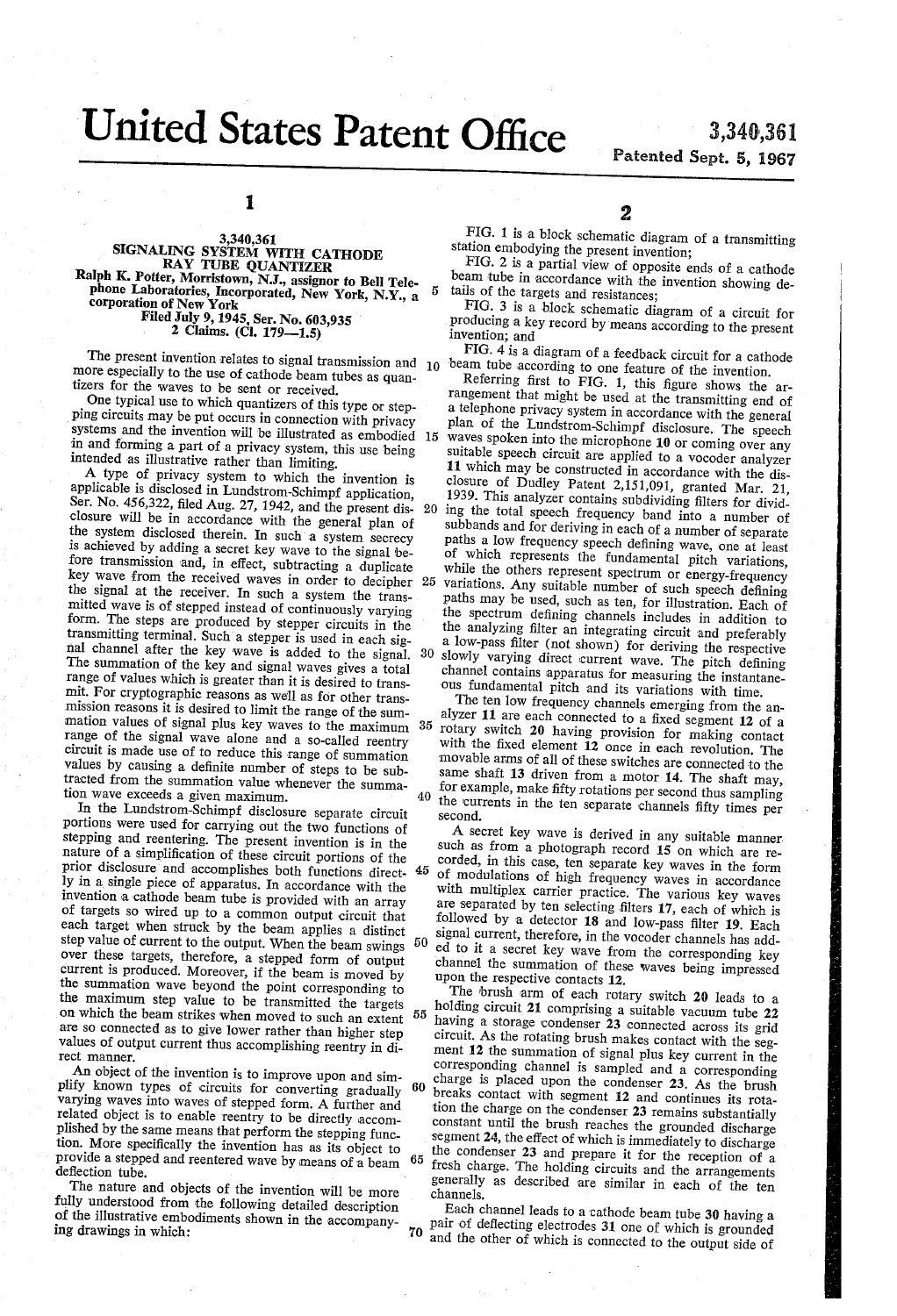the holding circuit of the respective channel. The cathode beam tube is provided with a suitable beam forming, focusing and projecting structure generally indicated at 32 but not specifically shown since this may be of any wellknown and suitable type for producing electrons, forming 5 them into a well defined beam and projecting them as a narrow beam between the deflecting plates 31 and toward the array of targets 40 shown at the large end of the tube. With zero voltage impressed on the holding circuit 21 the beam is caused by suitable means to impinge upon the 10 uppermost target of the array 40. (This could be accomplished by the bias received from the plate battery of tube 22 or by use of auxiliary biased deflecting plates or by tube geometry or by other means known in the art.) When different voltages are applied from the holding circuit to the upper deflecting plate the beam is deflected downward in the figure as a function of the strength of the applied voltage. The tube 30 is or may be provided with a sup pressor grid 34 arranged to have a high negative bias ap arm 36 makes contact with segment 37. When this occurs the beam is prevented from reaching any of the targets 40.

The targets 40 in FIG. 1 are illustrated as connected through individual resistors 41 to a common output lead 42. These resistors vary in value from target to target 25 so that a different weighting is given to the current in output circuit 42 depending upon the particular target on which the beam is resting. The values of these weighting resistances are so chosen as to provide the desired sized steps in the output current.

It will be understood that there are ten of these cathode beam tubes 30, one for each vocoder channel, and that they are similarly controlled by the currents in the re spective channels. Each of the ten outgoing conductors 42 leads to the carrier multiplex transmitting equipment 43 which may be constructed in accordance with usual multiplex carrier practice to cause each of the incoming currents to modulate a separate high frequency Wave for simultaneous transmission on a multiplex basis over the outgoing channel 45 which may be a line or radio trans mitting antenna.

In the operation of FIG. 1 the speech currents are analyzed into low frequency speech defining currents in the separate channels as already described, these currents having in practice a maximum frequency of variation of about 25 cycles per second. Good transmission is attained  $45$ by sampling them at the rate of fifty times per second. The duration of contact made by each rotary brush with the segment 12 may be, for example, 2 milliseconds and the duration of contact of the brush with the discharging segment 24 may also be 2 milliseconds. The negative bias on the suppressor grids 34 is applied just before the rotary brushes 20 make contact with the discharging seg ments 24 and is removed at about the time the rotary brushes leave segments 12. In one form shown in the Lundstrom-Schimpf disclosure, the line pulses were as sumed to have a duration of 14 milliseconds with 6-millisecond spaces between pulses. Assuming the same timing in the present disclosure, the segment 37 has a length corresponding to 6 milliseconds thus allowing for a 2 millisecond contact with each segment 24 and 12 with 60<br>a slight margin for making contact with segment 37 in advance of the making of contact with the discharging segments 24.

Each of the holding circuits is provided with a sufficiently high voltage negative grid bias source 25 to pro vide plate current cut-off and therefore highest output voltage when there is no charge on the condenser 23. With these considerations in mind it is seen that as soon as the suppressing voltage is removed from the suppressor grids 34 by the rotary contact 36 passing off segment 37 a new value of charge has been placed on each of the con densers 23 and the beam in each tube 30 is projected directly against the corresponding target 40 without hav ing to sweep over other targets to reach the particular 75 comprise a gas tube operated with a continuous discharge.

target. The beam remains upon the particular target for about 14 milliseconds until the high negative bias is again placed on the suppressor grid 34. A definite stepped value of output current is, therefore, produced in each of the outgoing circuits 42.

The timing of the various rotary switches and of the phonograph drive is accomplished by driving the motors 14 and 16 from the same source 46 of constant frequency waves.

Not only do the tubes 30 convert the gradually varying currents in the vocoder channels into waves of stepped manner that will now be described in connection with FIG. 2. In this figure eleven targets are shown in the array 40 numbered 0, 1, 2, 3, 4, 5, 0', 1', 2', 3', 4'. It is assumed that the output signal is to vary is six steps 0 to 5, counting zero as one step, and that the summation of signal plus key has a maximum range such as to swing the beam from the Zero target down to the 4' target. Whenever the beam is on any one of the targets  $0$  to 5, 20 the resistances 41 making up the resistance network be tween the targets are so proportioned as to give the cor responding step value of output current in circuit 42. If, however, the summation signal plus key current has a value corresponding to six steps, causing the beam to impinge on the  $0'$  target, the wiring and arrangement of resistances for this target are the same as for the 0 target resulting in production of step zero output current in circuit 42. Similarly, if the summation current is such as to cause the beam to strike target 1' corresponding 30 to seven steps, an output current of one step is produced, the effect being the same as though the beam were inci dent upon target 1. If the maximum value of current is present, causing the beam to strike target 4', an output current of four steps is produced. 35

40 In FIG. 1 no attempt has been made to illustrate the actual number of targets in the array 40 but it is assumed sistors 41 are such as to accomplish the reentry function as described in connection with FIG. 2. In FIG. 2 the targets are shown arranged one behind the other and slightly overlapping so as not to allow any vacant space

between targets. The waves sent out from the circuit of FIG. 1 can be received by means of the receiving circuits shown in the Lundstrom-Schimpf application and it is not deemed neces sary to an adequate disclosure of the present invention to disclose also a receiving station the counterpart of FIG. 1. It will, of course, be necessary to choose the magnitudes

50 of voltages, number of channels and timing of the various parts properly so as to cooperate with the Lundstrom-Schimpf receiving circuits. For one thing, it may be necessary to introduce an inversion in the circuits at some point and this may be done in the transmission line between

55 keying points, such as in the circuits 42 leading to the carrier multiplex transmitter by, in effect, subtracting the currents from a constant value of current. Adaptations of this type if and where necessary will occur to those skilled in the art. It will be obvious in view of the disclosure in

FIG. 1 that stepper reentry tubes 30 may also be applied to the receiving terminal in an analogous manner to re place the stepper and reentry circuits of the Lundstrom Schimpf receiver thus resulting in a similar simplification of the receiver terminal.

65  $70$  sponding tubes of FIG. 1. The key currents are derived FIG. 3 illustrates how stepper tubes 30 may be employed in a system for cutting the key record 15. In this figure the same source of current 46 drives the phonograph motor 16 and the motor 14 for the rotary switches 20 and 36'. The tubes 30 may be constructed similarly to the correin the first instance from resistance noise currents pro-

duced by the respective noise sources 51. These may be of a type known in the art comprising a high resistance in the grid circuit of a high gain amplifier tube or they may